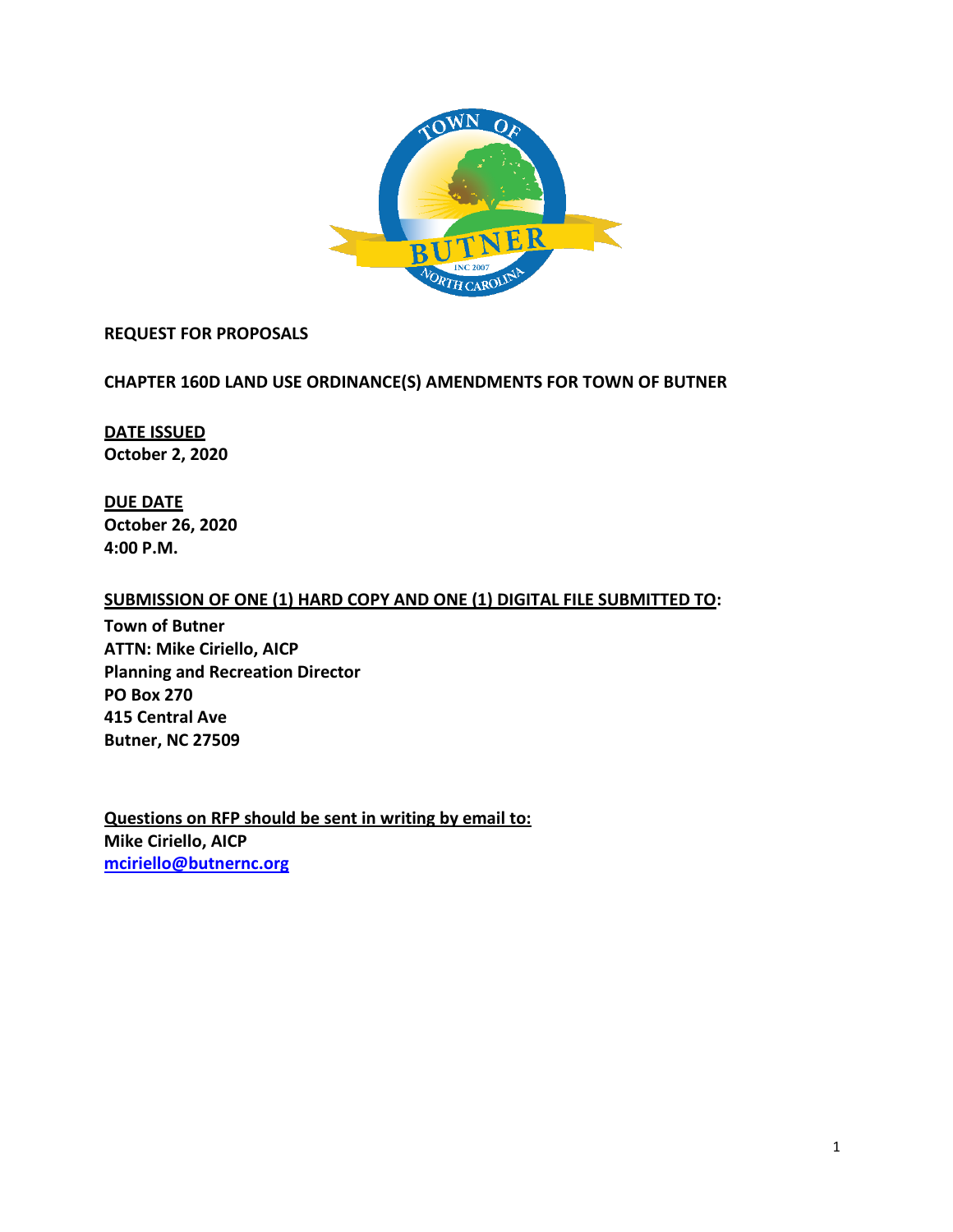# **I. PURPOSE**

The Town of Butner, North Carolina is requesting proposals from interested consulting firms to update our existing Land Development Ordinance ("LDO") to reflect the Chapter 160D reorganization mandated by the North Carolina General Assembly. There have been additions and modifications to the Town's LDO throughout the years, but land use regulations have not gone through a full review or an update since their inception. The Town has multiple land use ordinances which have been adopted and included in the LDO including, zoning, flood damage prevention, stormwater quality and discharge management control, and subdivisions. Any and all of the aforementioned ordinances should reflect changes mandated by Chapter 160D. In addition, the Town is in the process of completing an update to its Comprehensive Plan ("2040 Plan") and changes to the LDO stemming from the 2040 Plan will be a part of this project. Specifically, the integration of design standards for zoning districts and the creation of a new zoning district associated with a Small Area Plan.

# **II. SUBMISSION REQUIREMENTS**

The Town will review the responses and potentially interview selected firms if necessary. After the proposal issue date, all communications between the Town and prospective Bidders regarding this RFP shall be in writing. Any inquiries, requests for interpretation, technical questions, clarification, or additional information shall be directed to **Michael Ciriello, AICP, Planning and Recreation Director** by emailing mciriello@butnernc.org

Information submitted in response to this Request for Proposals shall include the following:

- A. Contact Information: Name, address, email address, and phone number of the consulting firm;
- B. Type of Organization: Partnership, corporation, sole proprietorship; primary location of firm; names and experience of principles or directors;
- C. Firm Staffing: Names, titles, experience, and length of service of key personnel;
- D. Statement of Qualifications: Narrative or other statement by the firm of its qualificationsto assist with the processto update the Town's Land Development Ordinance regarding the Chapter 160D reorganization and incorporation of three new zoning districts;
- E. Availability: Statement of the availability of key personnel of the firm to undertake this project;
- F. Fees and Costs: Provide a listing of fees or hourly rates for members of the consulting team that will be involved in this project, including support personnel, to include an estimate of a final budget;
- G. Project List: List of similar projects completed or currently underway by the firm and/or key personnel referenced under Availability.

# **Respondents shall submit one (1) hard copies and one (1) digital pdf copy of their qualifications on or before 4:00 PM Eastern time on October 26, 2020.**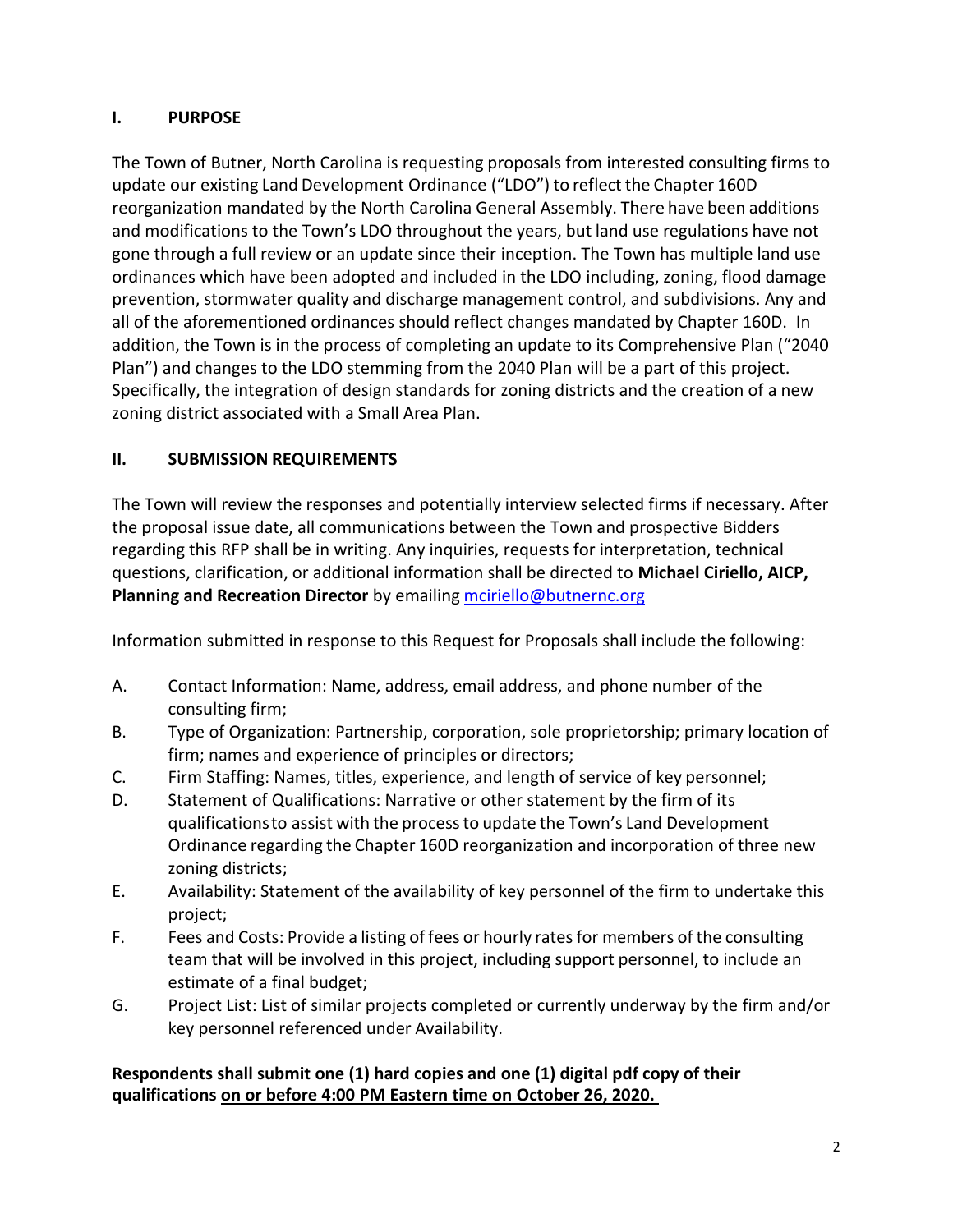# **III. SCOPE OF SERVICES**

The intent of the Scope of Services described herein is to serve as a framework of major tasks as currently envisioned by the Town for the consultant's information. The Town envisions the following:

- A. Ensure adherence to all NC G.S. 160D requirements.
- B. Amend the Land Development Ordinance so that:
	- i. The Town of Butner Land Development Ordinance is updated to the standards established by the North Carolina General Assembly in NC G.S. 160D.
	- ii. Any internal inconsistencies, omissions or errors, including grammatical and other issues are identified and corrected in the adopted Land Development Ordinance. Ensure the Land Development Ordinance conforms to generally accepted land use law and principles as well as state and federal statutes and case law. Revise vague, unclear or confusing language and ensure that language, terms and intent are consistent from one section to another.
	- iii. Ensure the essential words used in the text of the document are defined in the Definitions section and revise incorrect or inadequate definitions.
	- iv. Revise sections of the ordinances that are in conflict with other sections, have unintended impacts on other sections or are overly complex.
	- v. Produce improvements to the form and appearance of the Land Development Ordinance so that it is easier for the casual user to access information.
	- vi. Assist in the creation and integration of graphics to illustrate land use and design standards.
- C. Assist in the development of three new zoning districts with design standards to be incorporated with changes required by the 160D amendments into the revised Land Development Ordinance.
- D. Prepare drafts of the proposed Land Development Ordinance for review and comment.
- E. May be required to attend and participate in public hearings with the Butner Town Council, Planning Board, residents, and other stakeholders. Town staff will be available to assist the firm to facilitate the process. Town staff will assist in meeting arrangements, advertising public meetings, workshops and hearings and other logistics. Staff will also work closely with the firm by reviewing any work product before it is submitted to any reviewing body or presented to the public.

## **IV. METHOD OF EVALUATION**

Town staff will review the submitted qualifications using the following criteria:

A. Firm experience/reputation/workload: Experience of the firm in similar work and record of successful results of that work. Also considered will be the firm's ability to take on additional work, demonstrated understanding of the Town's goals and purposes of the project, specific management approach, how well the firm's organization structure shows sufficient depth of its present workload, and the firm's ability to offer the breadth and quality of services required for this project.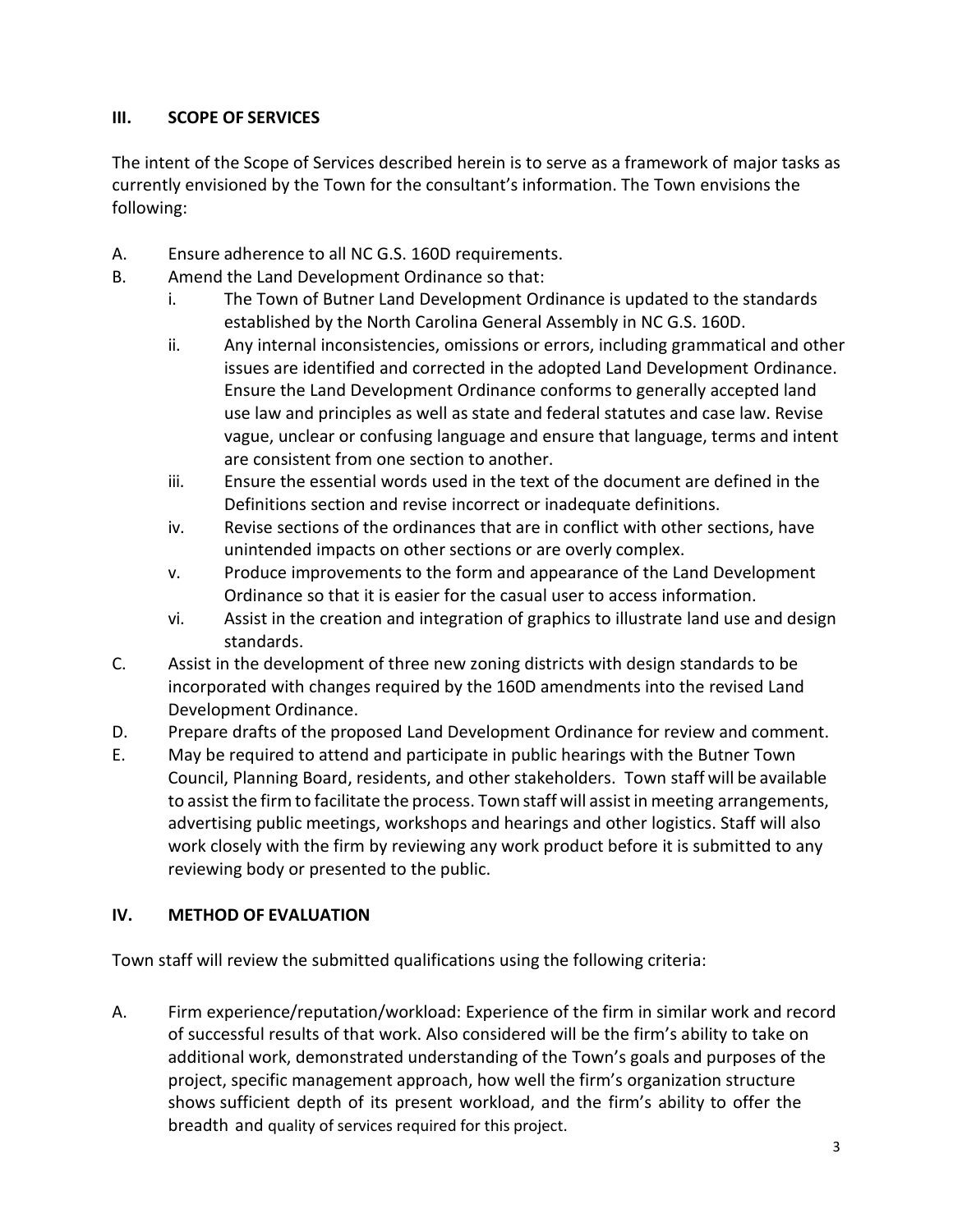- B. Qualifications of the personnel assigned to this project team: The Town will give considerable weight to the individual qualifications of the project team members who will do most of the work on the project. Consideration will include qualifications of key personnel, project team member's individual experience and other qualifications, project manager's experience, sub-consultant's (if applicable) individual experience and qualifications.
- C. Schedule: Consideration will be given to the firm's availability to complete the plan updates within a reasonable time-frame.
- D. Work Performed Locally: The firm's ability to perform the work locallywill be considered.

## **V. SUBMITTAL REVIEW SCHEDULE**

Staff will determine if interviews are needed in order to finalize selection among top candidates. Upon selection, the Consultant will be contacted to finalize the contract, fee structure and project timeframe.

## **VI. DISCLAIMERS**

**Town Obligation:** There is no expressed or implied obligation for the Town to reimburse firms for any expenses incurred in preparing proposals in response to this request.

**Late Submissions:** Any proposals received after the deadline will not be accepted or considered.

**Withdrawal of Proposal:** Respondents may withdraw all or any portion of a proposal at any time during and after the review and award process, up to the ratification of an agreement between the Town and the designated firm.

**Withdrawal of Request for Proposal:** The Town retains at all times the right to cancel or withdraw this RFP, to refuse to accept a proposal from any respondent and to modify or amend any portion of this RFP. Notification will be provided to all consultants involved in RFP process.

**Applicable laws shall apply:** The contract awarded shall be governed in all respects by the laws of North Carolina, and the consultant awarded the contract shall comply with applicable Federal, State, and local laws and regulations.

**Equal Opportunity:** The Town of Butner seeks to ensure that all segments of the business community have accessto supply the services needed. The Town provides equal opportunity for all businesses and does not discriminate against any provider regardless of race, color, religion, age sex national origin or disability. The Town encourages minority and women owned business participation in the contracting process.

**Confidentiality:** RFP responses will become public record and, therefore, are subject to public disclosure once a contract is awarded.

**Contract:** The Contract will be awarded to a single Firm. The Contract for services will begin upon issuance of a Notice to Proceed from the Town. The contract will be reviewed by the Town Attorney.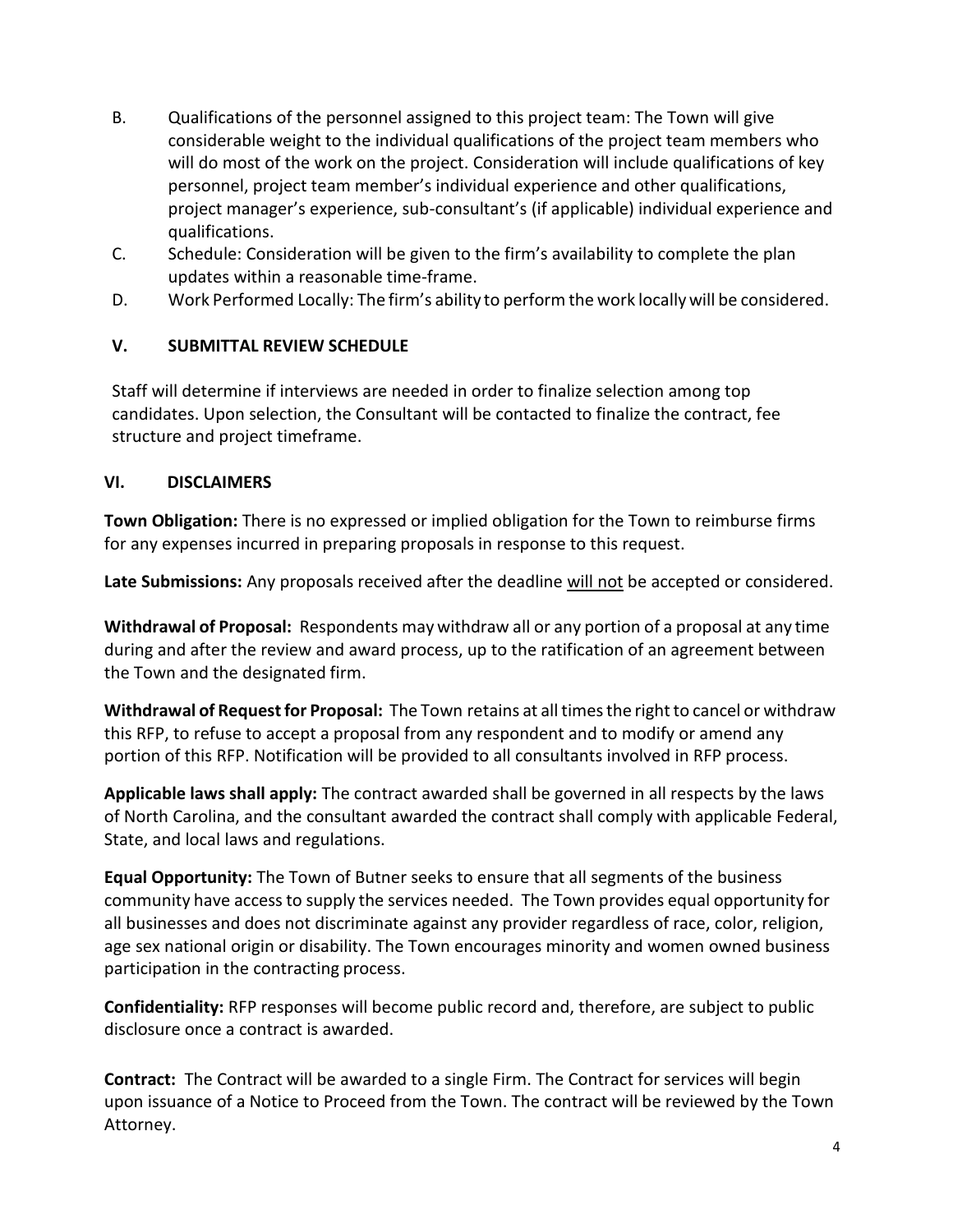# OPEN HOUSE NOVEMBER 12, 2020

- Review public surveys
- Review priorities (goals and objectives)
- Encourage participants to draw or describe specific improvements/future changes in Butner

|                   | 2040 Timeline                                                                         | <b>LDO Update</b>                                                                             |
|-------------------|---------------------------------------------------------------------------------------|-----------------------------------------------------------------------------------------------|
| October 2020      |                                                                                       | TC LDO RFP to TC 10.1                                                                         |
|                   | Develop Goals and Objectives;<br>finalize final document layout.                      | LDO RFP Released 10.2                                                                         |
|                   | Surveys Close 10.9                                                                    | LDO RFPs Due 10.28                                                                            |
| November 2020     | <b>Create visualizations for final</b><br>document                                    | LDO Contract to TC 11.5                                                                       |
|                   | <b>Goals and Objectives Open House</b><br>in conjunction with Planning Board<br>11.12 | 1 <sup>st</sup> Consultant Meeting                                                            |
|                   | Prepare final presentations; work<br>on final document                                |                                                                                               |
| December 2020     | Planning Board Public Hearing for<br>2040 Goals/Objectives 12.10                      | 2 <sup>nd</sup> Consultant Meeting                                                            |
| January 2021      | <b>Planning Board Votes for 2040</b><br>Goals/Objectives 1.14.21                      | 3rd Consultant Meeting                                                                        |
| February 2021     | Town Council Public Hearing on<br>2040 Goals/Objectives 2.4.21*                       | <b>Consultant meet with Planning</b><br><b>Board 2.11</b>                                     |
|                   |                                                                                       | Conduct LDO Open House 2.18                                                                   |
| <b>March 2021</b> | Town Council Votes on 2040<br>Goals/Objectives 3.4.21*                                | 5 <sup>th</sup> Consultant Meeting; finalize<br>160D changes; start work on 2040<br>additions |
| <b>April 2021</b> |                                                                                       | Planning Board on 160D Ordinance<br>Changes                                                   |
|                   |                                                                                       | Open House 2040 Ordinance<br>Changes                                                          |
| <b>May 2021</b>   |                                                                                       | TC Public Hearing for 160D                                                                    |
|                   |                                                                                       | 2 <sup>nd</sup> Open House for 2040 LDO<br><b>Changes</b>                                     |